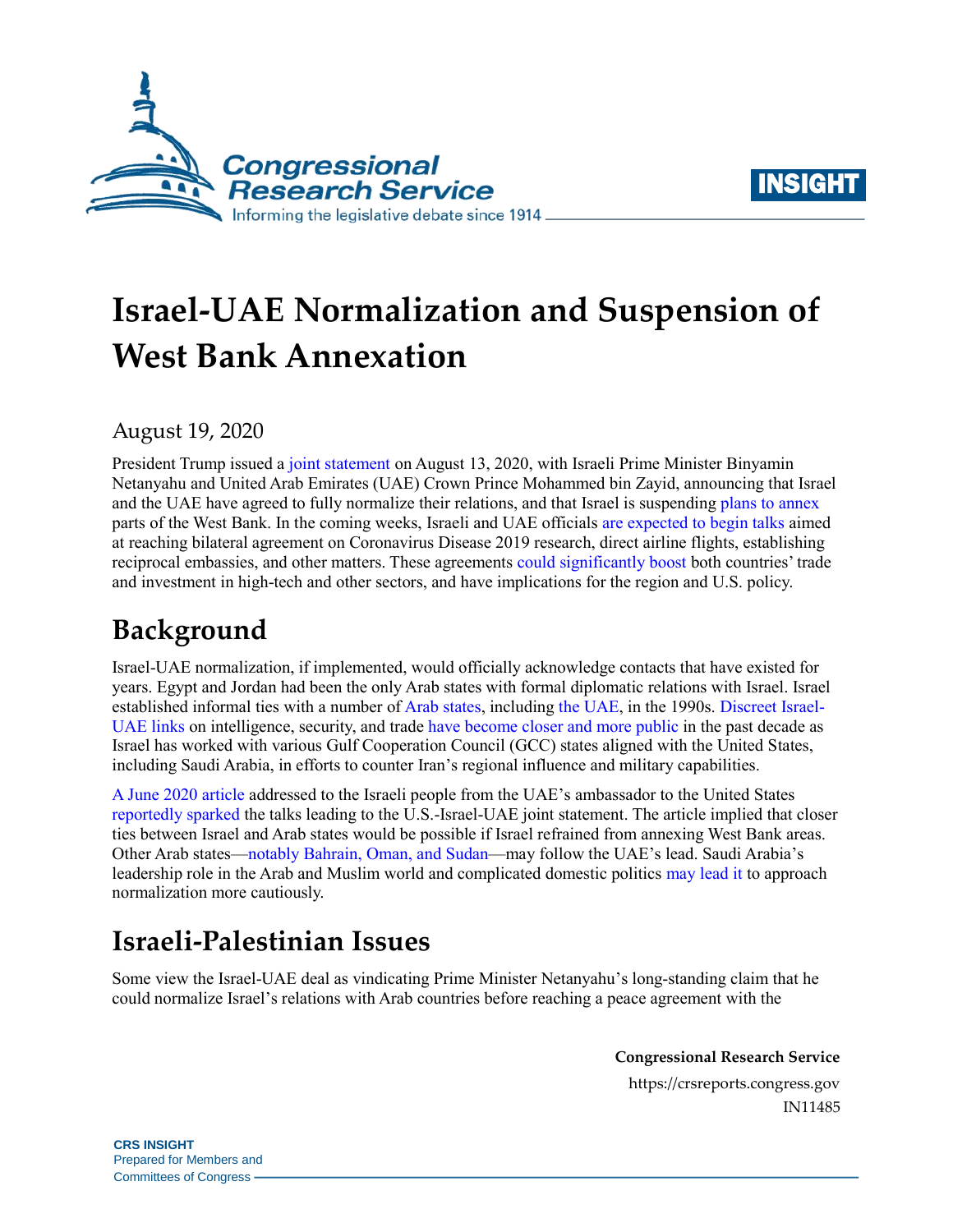Palestinians. It also appears to [signal a change t](https://www.politico.com/news/magazine/2020/08/14/trump-mideast-israel-uae-deal-395567)o Arab states' previous insistence—in the [2002 Arab](http://www.bitterlemons.org/docs/summit.html)  [Peace Initiative—](http://www.bitterlemons.org/docs/summit.html)that Israel address Palestinian negotiating demands as a precondition for improved ties.

It is unclear how long plans for West Bank annexation—endorsed in principle by President Trump's January 2020 *[Vision for Peace](https://www.whitehouse.gov/wp-content/uploads/2020/01/Peace-to-Prosperity-0120.pdf)*—might be postponed. Netanyahu has sought to reassure Israeli proannexation constituencies that declaring Israeli sovereignty in the West Bank [remains on his agenda](https://foreignpolicy.com/2020/08/13/israel-uae-normalization-west-bank-annexation/) pending U.S. approval. [White House Senior Adviser Jared Kushner](https://www.reuters.com/article/us-israel-emirates-usa/u-s-wont-approve-israeli-annexations-for-some-time-kushner-says-idUSKCN25D1RG) said that "we do not plan to give our consent for some time." Even before the deal, Israeli annexation [may not have been likely g](https://jiss.org.il/en/krasna-tempered-euphoria-on-the-uae-israel-agreement/)iven [international opposition](https://crsreports.congress.gov/product/pdf/R/R46433#_Toc45638709) and [other domestic priorities.](https://crsreports.congress.gov/product/pdf/R/R46433#_Toc45638701)

Palestinian leaders have [denounced](https://www.nytimes.com/2020/08/14/world/middleeast/palestinians-israel-uae-annexation-peace.html) the deal an[d withdrew their ambassador](https://www.newyorker.com/news/our-columnists/israel-peace-deal-united-arab-emirates-transforms-the-middle-east) from the UAE, arguing that the UAE legitimized Israel's annexation threats by bargaining over them, and thus acquiesced to [a West](https://crsreports.congress.gov/product/pdf/R/R46433#_Toc45638683)  [Bank status quo](https://crsreports.congress.gov/product/pdf/R/R46433#_Toc45638683) that [some observers](https://prospect.org/world/waiting-for-annexation-israel-palestine/) label "de facto annexation." UAE officials [contend](https://www.timesofisrael.com/uae-minister-vows-to-push-forward-with-normalization-deal-as-soon-as-possible/) that by significantly delaying Israeli declarations of sovereignty over West Bank areas, they have preserved prospects for future negotiations toward a Palestinian state. [Regional and international reactions](https://www.aljazeera.com/news/2020/08/world-reacted-uae-israel-normalising-diplomatic-ties-200813152921879.html) to the deal have been mixed, with [some criticism](https://twitter.com/elhamfakhro/status/1294943746430312448) from civil society groups opposed to normalization in GCC states.

### **UAE Considerations**

UAE leaders faced several considerations in deciding to commit to normalizing relations with Israel. They may have judged the domestic political risks of normalization to be relatively low given the lack of discernible unrest amid the decade-long evolution of discreet Israel-UAE ties. In 2015, the UAE public did not obstruct Israel's opening of an office in Abu Dhabi to facilitate Israel's participation in the [International Renewable Energy Agency](https://www.washingtoninstitute.org/policy-analysis/view/israels-gulf-breakthrough) (IRENA). Israeli ministers, including the Foreign Minister, and security officials have reportedly since [exchanged multiple visits](https://thehill.com/opinion/international/511952-the-slow-but-steady-progress-to-israels-peace-with-the-uae) with their UAE counterparts, and Israelis have often visited the UAE to attend professional conferences. The UAE and Israel had no territorial disputes to resolve and—unlike Egypt and Jordan—Emirati forces had not participated in any war against Israel.

The UAE decision to normalize relations with Israel likely reflects a perception that Iran represents a significant threat to both countries and to the region. Iran's allies and proxies in Syria, Lebanon, and the Gaza Strip directly threaten Israeli territory, and Iran's attacks on shipping in the Persian Gulf in 2019, including some UAE-owned tankers, led the UAE to join a U.S.-led naval coalition that was formed to deter such attacks. Israel has played a [role in that operation, a](https://www.timesofisrael.com/israel-involved-in-us-led-naval-mission-in-strait-of-hormuz-foreign-minister/)nd a normalization of relations with the UAE could lead Israel to expand that role. Iran's [President Rouhani said](https://www.cnbc.com/2020/08/16/irans-president-says-the-uae-made-a-huge-mistake-with-israel-deal.html) that, in agreeing to the normalization, "the UAE has turned itself into a legitimate target for the resistance."

By committing to normalizing relations with Israel, the UAE leadership is arguably hoping to extract benefits from the U.S. Administration[, no matter the outcome of the upcoming U.S. election,](https://www.theguardian.com/commentisfree/2020/aug/14/israel-praise-new-peace-accord-palestinians-lose-netanyahu-west-bank-uae) as well as advantages in the Gulf and broader region. While some reports have speculated about [possible sales](https://www.ynetnews.com/article/SJYaHgKMP) of F-35 aircraft and armed drones to the UAE [proceeding under U.S. laws](https://www.washingtonpost.com/opinions/2020/08/13/israel-uae-agreement-is-key-step-peace-sends-crucial-message-palestinians/) protecting Israel's [qualitative](https://crsreports.congress.gov/product/pdf/RL/RL33222#_Toc16501592)  [military edge,](https://crsreports.congress.gov/product/pdf/RL/RL33222#_Toc16501592) Netanyahu has responded that [Israel remains opposed](https://www.reuters.com/article/us-israel-emirates-usa-arms/israel-opposes-any-f-35-sale-to-uae-despite-their-warming-ties-idUSKCN25E0OD) to sales to the UAE—including of F-35s—that could tip the military balance. The UAE also might expect that normalization with Israel will reduce some [congressional and other criticism](https://crsreports.congress.gov/product/pdf/R/R45046) of its actions in the conflict in Yemen and efforts with other GCC states to isolate [neighboring Qatar.](https://www.foxnews.com/world/uae-holding-up-gulf-deal-end-qatar-blockade-protect-us-interests)

## **Congressional Considerations**

[Some Members of Congress](https://www.uae-embassy.org/news-media/statements-and-reactions-regarding-uae-israel-peace-accord) have voiced support for the Israel-UAE deal. Congress could consider action on the deal or issues related to it, including support or opposition for the following: